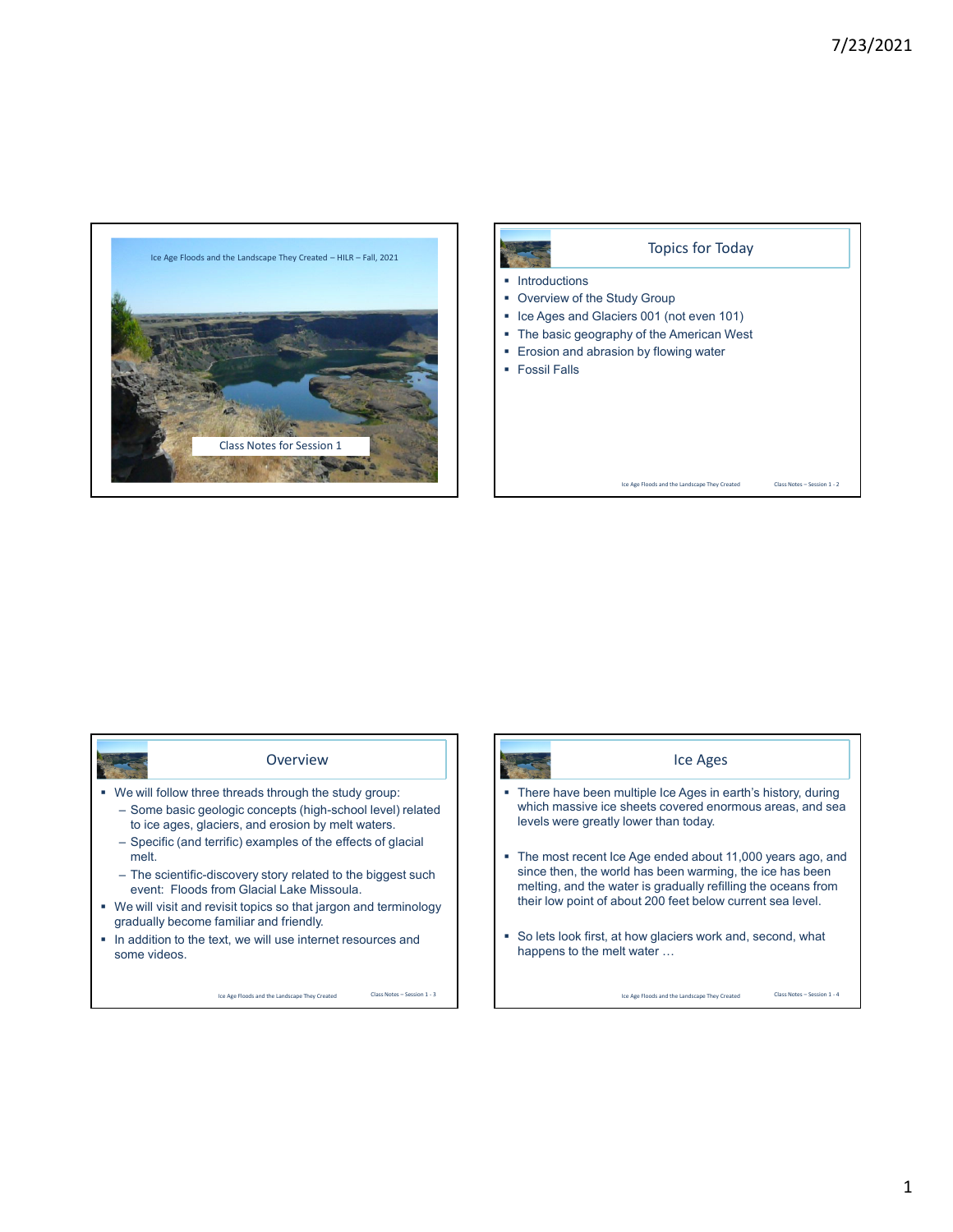

Glaciers 001





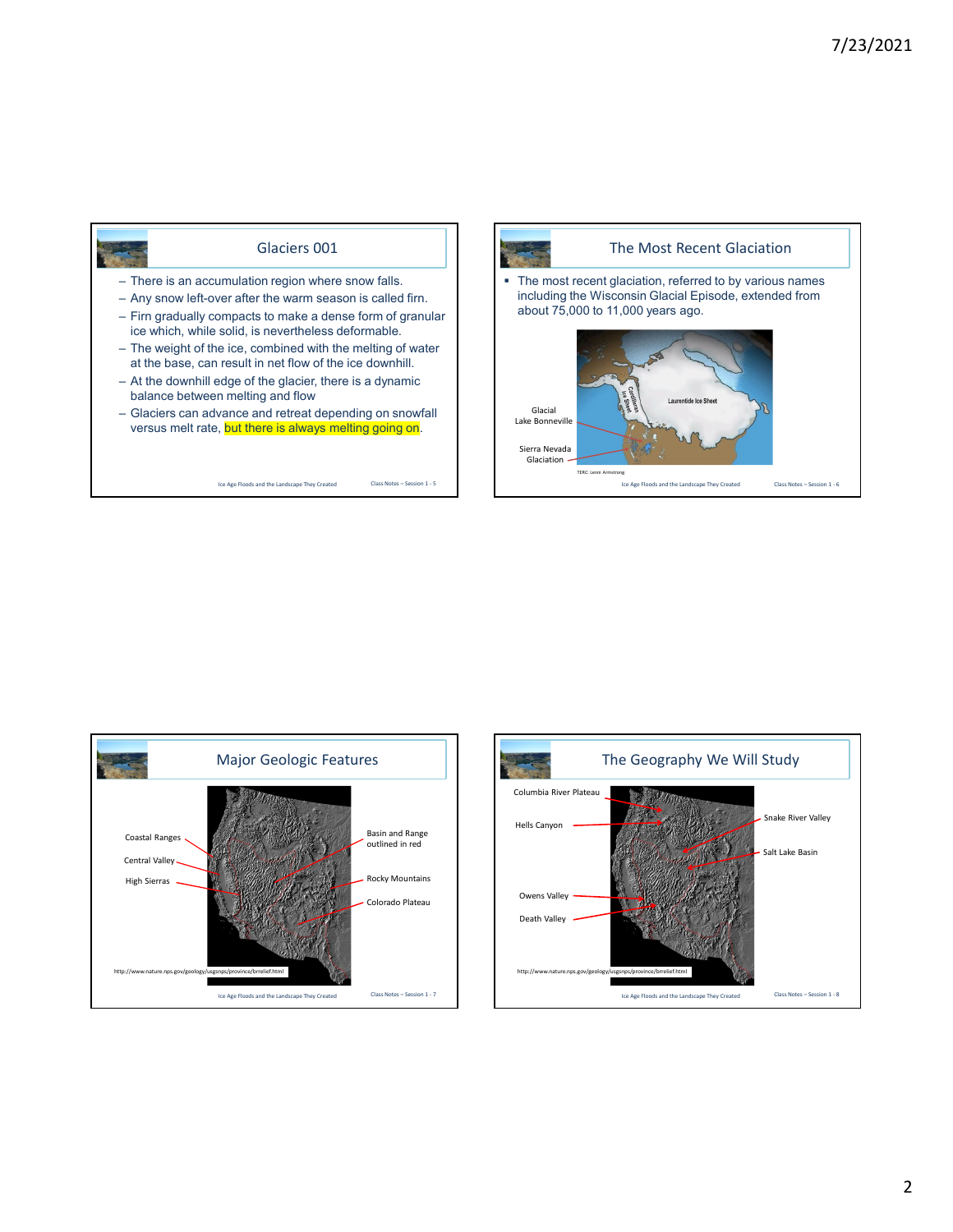



## The Excerpt From Press

- Turbulent flow is common
- Flowing water can carry a suspended load
- Flowing water can also push the bed load along
- Saltation is an unusual transport mechanism
- The moving bed load can create erosion (potholes)
- The SPEED of the flow affects the SIZE of what can be carried by either suspended-load or bed-load material
- CALIBRATION: 60 mph = 2680 cm/sec

Ice Age Floods and the Landscape They Created



## Fossil Falls Background

- The bedrock in parts of the Owens Valley is volcanic basalt
- **Basaltic lava is typically quite fluid, and can flow for long** distances



Class Notes – Session 1 - 11 **Ice Age Floods and the Landscape They Created** 

Class Notes – Session 1 - 12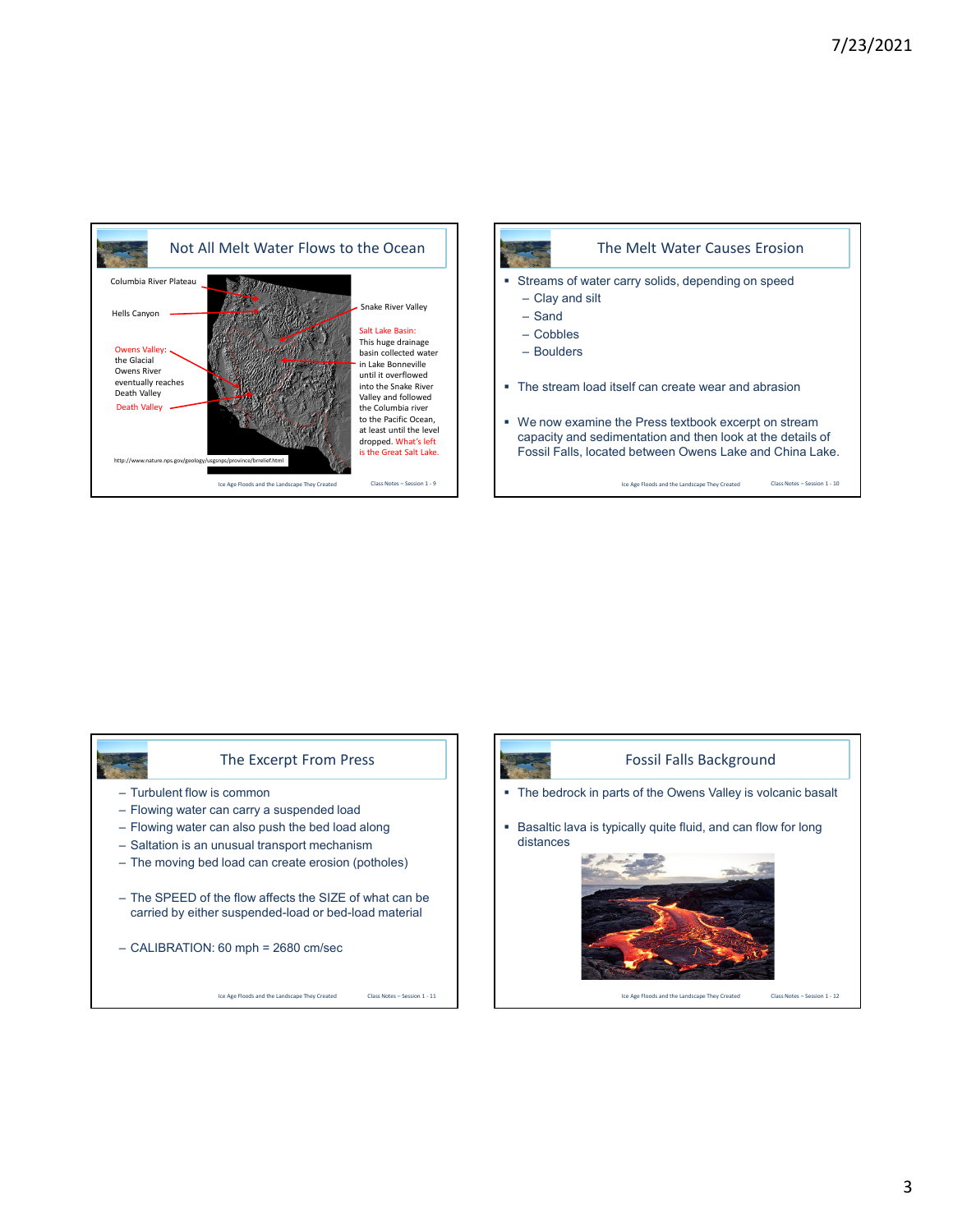